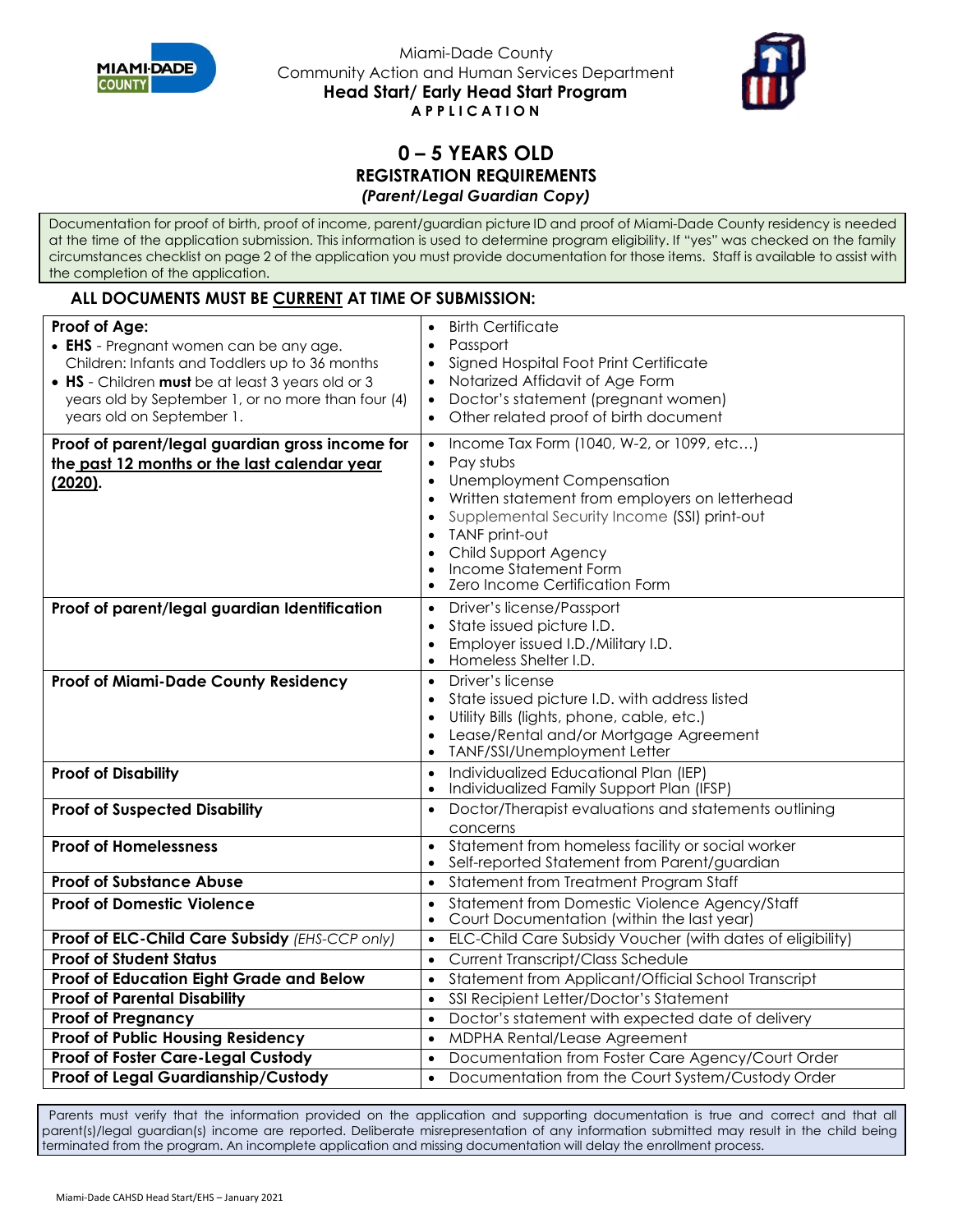



**Office Use Only**

(Checked upon receipt of Documentation)

# **REGISTRATION REQUIREMENTS**

### **ALL DOCUMENTS MUST BE CURRENT AT TIME AT SUBMISSION:**

|                                                                                                                                                                                                                                       |                                                                                                                                                                                                                                                                                                                          | Yes | No |
|---------------------------------------------------------------------------------------------------------------------------------------------------------------------------------------------------------------------------------------|--------------------------------------------------------------------------------------------------------------------------------------------------------------------------------------------------------------------------------------------------------------------------------------------------------------------------|-----|----|
| Proof of Age:<br>• EHS - Pregnant women can be any age.<br>Children: two months to 36 months.<br>• HS - Children must be at least 3 years old or 3 years old<br>by September 1, or no more than four (4) years old on<br>September 1. | • Birth Certificate<br>• Passport<br>• Signed Hospital Foot Print Certificate<br>• Notarized Affidavit of Age Form<br>• Doctor's statement (pregnant women)<br>• Other related proof of birth document                                                                                                                   |     |    |
| Proof of parent/legal guardian gross income for the<br>past 12 months or the last calendar year (2020).                                                                                                                               | • Income Tax Form (1040, W-2, or 1099, etc)<br>Pay stubs<br>$\bullet$<br>• Unemployment Compensation<br>• Written statement from employers on letterhead<br>Supplemental Security Income (SSI) print-out<br><b>TANF print-out</b><br>Child Support Agency<br>• Income Statement Form<br>• Zero Income Certification Form |     |    |
| Proof of parent/legal guardian Identification                                                                                                                                                                                         | • Driver's license/Passport<br>• State issued picture I.D.<br>• Employer issued picture I.D.<br>• Military picture I.D.<br>• Homeless Shelter picture I.D.                                                                                                                                                               |     |    |
| Proof of Miami-Dade County Residency                                                                                                                                                                                                  | • Driver's license with address listed<br>• State issued picture I.D. with address listed<br>· Utility Bills (lights, phone, cable, etc.)<br>• Lease/Rental and/or Mortgage Agreement                                                                                                                                    |     |    |
| <b>Proof of Disability</b>                                                                                                                                                                                                            | · Individualized Educational Plan (IEP) /IFSP                                                                                                                                                                                                                                                                            |     |    |
| <b>Proof of Suspected Disability</b>                                                                                                                                                                                                  | • Doctor's Statement outlining concerns                                                                                                                                                                                                                                                                                  |     |    |
| <b>Proof of Homelessness</b>                                                                                                                                                                                                          | • Written Statement from Homeless Facility                                                                                                                                                                                                                                                                               |     |    |
| <b>Proof of Substance Abuse</b>                                                                                                                                                                                                       | • Written Statement from Treatment Program                                                                                                                                                                                                                                                                               |     |    |
| <b>Proof of Domestic Violence</b>                                                                                                                                                                                                     | • Written Statement from Domestic Violence Agency<br>• Court Documentation (within the last year)                                                                                                                                                                                                                        |     |    |
| Proof of ELC-Child Care Subsidy (EHS-CCP only)                                                                                                                                                                                        | • ELC-Child Care Subsidy Voucher (w/ dates of<br>eligibility)                                                                                                                                                                                                                                                            |     |    |
| <b>Proof of Student Status</b>                                                                                                                                                                                                        | • Current transcript                                                                                                                                                                                                                                                                                                     |     |    |
| Proof of Education eight grade and below                                                                                                                                                                                              | • Written Statement from applicant/School Transcript                                                                                                                                                                                                                                                                     |     |    |
| <b>Proof of Parental Disability</b>                                                                                                                                                                                                   | • Written SSI recipient letter/Doctor's statement                                                                                                                                                                                                                                                                        |     |    |
| <b>Proof of Pregnancy</b>                                                                                                                                                                                                             | • Written Medical Documentation (current)                                                                                                                                                                                                                                                                                |     |    |
| <b>Proof of Public Housing Residency</b>                                                                                                                                                                                              | • MDPHA Written Rental/Lease Agreement                                                                                                                                                                                                                                                                                   |     |    |
| Proof of Foster Care/Legal Custody                                                                                                                                                                                                    | • Documentation from Foster Care Agency/Court<br>Order                                                                                                                                                                                                                                                                   |     |    |
| Proof of Guardianship/Legal Custody                                                                                                                                                                                                   | • Documentation from Court System/Custody Court<br>Order                                                                                                                                                                                                                                                                 |     |    |

Parents must certify that the information provided on the application and supporting documentation is true and correct and that all parent(s)/legal guardian(s) income are reported. Deliberate misrepresentation of any information submitted may be subject to the child being terminated from the program. An incomplete application and documentation will delay the enrollment process.

**Documentation provided: STAFF NAME/DATE Documentation provided: STAFF NAME/DATE Documentation provided: STAFF NAME/DATE**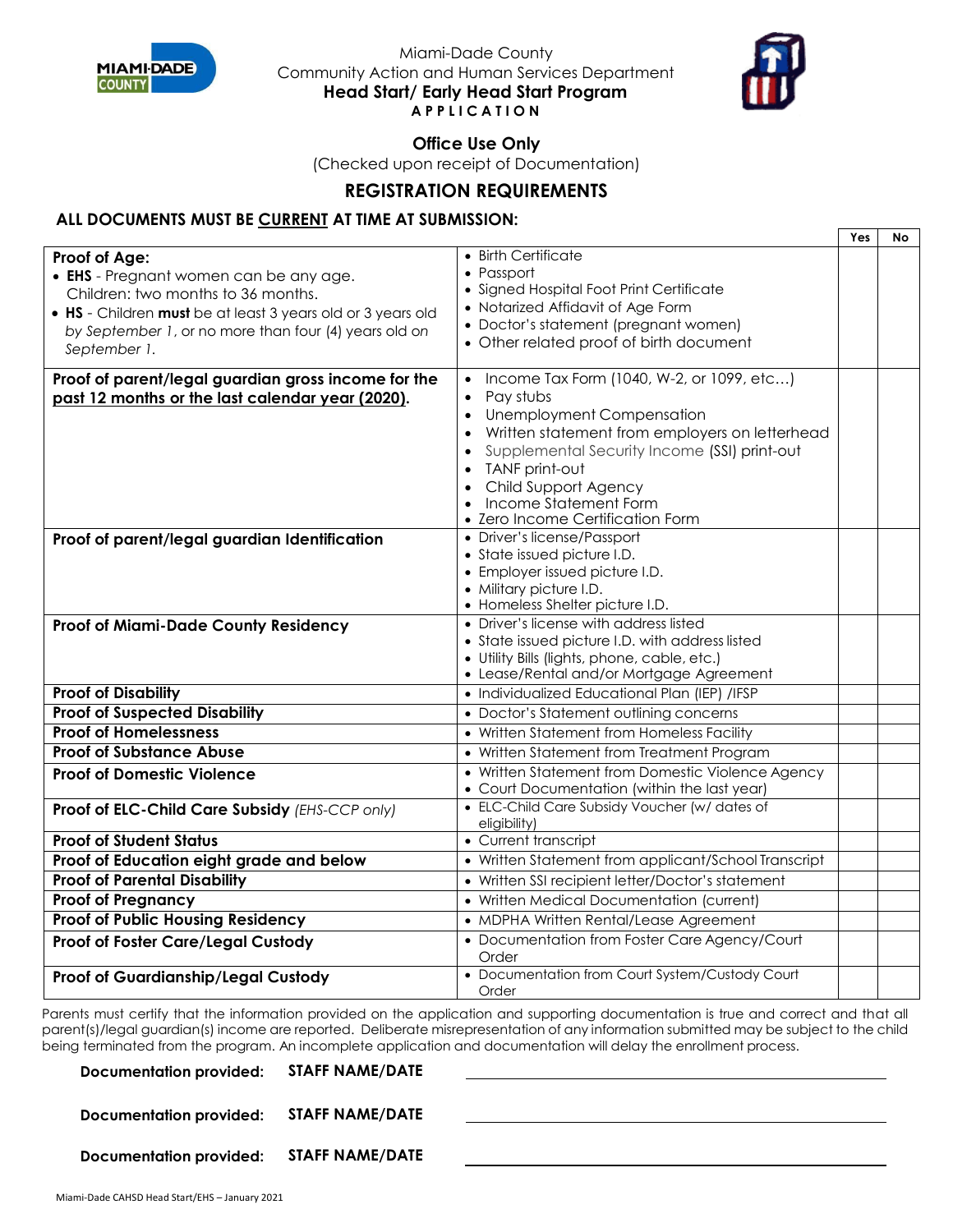



| <b>FAMILY MEMBER INFORMATION</b>                                                                                                   |                                               |                                                                                                                               |                              |                                                           |                                                                                       |                                     |  |  |  |
|------------------------------------------------------------------------------------------------------------------------------------|-----------------------------------------------|-------------------------------------------------------------------------------------------------------------------------------|------------------------------|-----------------------------------------------------------|---------------------------------------------------------------------------------------|-------------------------------------|--|--|--|
| <b>Child's Name</b>                                                                                                                |                                               | <b>Date of Birth</b>                                                                                                          |                              |                                                           | □ Head Start □ Early Head Start □ EHS-CCP                                             |                                     |  |  |  |
| First                                                                                                                              | Middle                                        | Last                                                                                                                          |                              |                                                           | Center applying for:                                                                  |                                     |  |  |  |
|                                                                                                                                    |                                               |                                                                                                                               |                              |                                                           |                                                                                       |                                     |  |  |  |
| <b>Primary Adult (Parent/Legal Guardian)</b>                                                                                       |                                               |                                                                                                                               |                              |                                                           |                                                                                       |                                     |  |  |  |
| First                                                                                                                              | Middle                                        | Last                                                                                                                          |                              |                                                           | Birthdate                                                                             | Gender<br>$\Box$ Male $\Box$ Female |  |  |  |
| Race                                                                                                                               |                                               | <b>Ethnicity</b>                                                                                                              |                              |                                                           | <b>Language Proficiency</b>                                                           |                                     |  |  |  |
| $\Box$ Asian                                                                                                                       |                                               | □ Hispanic or Latino Origin                                                                                                   |                              |                                                           | <b>English</b>                                                                        |                                     |  |  |  |
| $\Box$ Black or African American                                                                                                   |                                               | □ Non-Hispanic or Latino Origin                                                                                               |                              | $\Box$ None $\Box$ Poor $\Box$ Moderate $\Box$ Proficient |                                                                                       |                                     |  |  |  |
| □ American Indian or Alaskan Native                                                                                                |                                               |                                                                                                                               |                              |                                                           |                                                                                       |                                     |  |  |  |
| □ Native Hawaiian/Pacific Islander<br>$\Box$ White                                                                                 |                                               |                                                                                                                               |                              | Other Language Spoken:                                    |                                                                                       |                                     |  |  |  |
| □ Bi-racial/Multi-racial                                                                                                           |                                               |                                                                                                                               |                              |                                                           | $\Box$ None $\Box$ Poor $\Box$ Moderate $\Box$ Proficient                             |                                     |  |  |  |
| <b>Education</b>                                                                                                                   |                                               | <b>Employment</b>                                                                                                             |                              |                                                           | <b>Job Training/School</b>                                                            |                                     |  |  |  |
|                                                                                                                                    |                                               | <b>DEMPLOYED</b>                                                                                                              |                              |                                                           |                                                                                       |                                     |  |  |  |
| □ An advanced degree or baccalaureate<br>degree                                                                                    |                                               | Where?                                                                                                                        |                              |                                                           | $\Box$ Is in job training or school<br>$\Box$ Is <b>NOT</b> in job training or school |                                     |  |  |  |
| □ An associate degree, vocational school,                                                                                          |                                               | $\Box$ Full-time (35 hours or more)                                                                                           |                              |                                                           |                                                                                       |                                     |  |  |  |
| or some college                                                                                                                    |                                               | $\Box$ Part-time (35 hours or fewer)                                                                                          |                              |                                                           |                                                                                       |                                     |  |  |  |
| □ High school graduate or GED                                                                                                      |                                               | □ UNEMPLOYED/Not working as of:_________                                                                                      |                              |                                                           |                                                                                       |                                     |  |  |  |
| $\Box$ 9 <sup>th</sup> – 12 <sup>th</sup> grade<br>$\Box$ Less than 8 <sup>th</sup> grade                                          |                                               | Are you: □ Retired or □ Disabled                                                                                              |                              |                                                           |                                                                                       |                                     |  |  |  |
|                                                                                                                                    |                                               | Are you receiving SSA or SSI? _______________                                                                                 |                              |                                                           |                                                                                       |                                     |  |  |  |
|                                                                                                                                    |                                               | □ Foster Parent                                                                                                               |                              |                                                           | $\Box$ Grandparent $\Box$ Other Relative $\Box$ Legal Guardian                        |                                     |  |  |  |
| $\Box$ Custody                                                                                                                     |                                               | $\Box$ Lives with Family $\Box$ Provides Financial Support $\Box$ Teen Parent $\Box$ Subsidized                               |                              |                                                           |                                                                                       |                                     |  |  |  |
| Email Address:                                                                                                                     |                                               | Is there a current order of protection or no contact order which concerns this child? $\Box$ Yes $\Box$ No<br>$^{\copyright}$ |                              |                                                           |                                                                                       |                                     |  |  |  |
| <b>Secondary Adult (Parent/Legal Guardian)</b>                                                                                     |                                               |                                                                                                                               |                              |                                                           |                                                                                       |                                     |  |  |  |
| First                                                                                                                              | Middle                                        | Last                                                                                                                          |                              |                                                           | Birthdate                                                                             | Gender                              |  |  |  |
|                                                                                                                                    |                                               |                                                                                                                               |                              |                                                           |                                                                                       | $\Box$ Male $\Box$ Female           |  |  |  |
| Race                                                                                                                               |                                               | <b>Ethnicity</b>                                                                                                              |                              | <b>Language Proficiency</b>                               |                                                                                       |                                     |  |  |  |
| $\Box$ Asian                                                                                                                       | □ Hispanic or Latino Origin                   |                                                                                                                               | <b>English</b>               |                                                           |                                                                                       |                                     |  |  |  |
| □ Black or African American<br>□ American Indian or Alaskan Native                                                                 |                                               | □ Non-Hispanic or Latino Origin                                                                                               |                              |                                                           | $\Box$ None $\Box$ Poor $\Box$ Moderate $\Box$ Proficient                             |                                     |  |  |  |
| □ Native Hawaiian/Pacific Islander                                                                                                 |                                               |                                                                                                                               |                              |                                                           | Other Language Spoken: _____________                                                  |                                     |  |  |  |
| $\Box$ White                                                                                                                       |                                               |                                                                                                                               |                              | $\Box$ None $\Box$ Poor $\Box$ Moderate $\Box$ Proficient |                                                                                       |                                     |  |  |  |
| □ Bi-racial/Multi-racial                                                                                                           |                                               |                                                                                                                               |                              |                                                           |                                                                                       |                                     |  |  |  |
| <b>Education</b>                                                                                                                   |                                               | <b>Employment</b>                                                                                                             |                              |                                                           | <b>Job Training/School</b>                                                            |                                     |  |  |  |
| $\Box$ An advanced degree or baccalaureate                                                                                         | $\Box$ EMPLOYED                               |                                                                                                                               |                              | $\Box$ Is in job training or school                       |                                                                                       |                                     |  |  |  |
| degree<br>An associate degree, vocational school, or<br>$\Box$                                                                     | Where?<br>$\Box$ Full-time (35 hours or more) |                                                                                                                               |                              | $\Box$ Is <b>NOT</b> in job training or school            |                                                                                       |                                     |  |  |  |
| some college                                                                                                                       | $\Box$ Part-time (35 hours or fewer)          |                                                                                                                               |                              |                                                           |                                                                                       |                                     |  |  |  |
| High school graduate or GED<br>$\Box$                                                                                              |                                               | $\Box$ UNEMPLOYED/Not working as of:                                                                                          |                              |                                                           |                                                                                       |                                     |  |  |  |
| 9 <sup>th</sup> - 12 <sup>th</sup> grade<br>$\Box$                                                                                 |                                               | Are you: □ Retired or □ Disabled                                                                                              |                              |                                                           |                                                                                       |                                     |  |  |  |
| Less than 8 <sup>th</sup> grade<br>Are you receiving SSA or SSI?<br>$\Box$                                                         |                                               |                                                                                                                               |                              |                                                           |                                                                                       |                                     |  |  |  |
| □ Other Relative □ Legal Guardian<br>Child's Relationship: □ Biological/Adopted/Step<br>$\Box$ Foster Parent<br>$\Box$ Grandparent |                                               |                                                                                                                               |                              |                                                           |                                                                                       |                                     |  |  |  |
| $\Box$ Lives with Family $\Box$ Provides Financial Support<br>$\Box$ Custody<br>$\Box$ Teen Parent<br>$\Box$ Subsidized            |                                               |                                                                                                                               |                              |                                                           |                                                                                       |                                     |  |  |  |
| Is there a current order of protection or no contact order which concerns this child? $\square$ Yes $\square$ No                   |                                               |                                                                                                                               |                              |                                                           |                                                                                       |                                     |  |  |  |
| Email Address:<br>$^{\textregistered}$<br><b>Current Telephone/Address Information for Parent/Guardian</b>                         |                                               |                                                                                                                               |                              |                                                           |                                                                                       |                                     |  |  |  |
| <b>Living Address:</b>                                                                                                             |                                               | City:                                                                                                                         | State:                       | Zip Code:                                                 |                                                                                       | County:                             |  |  |  |
|                                                                                                                                    | FL.                                           |                                                                                                                               |                              |                                                           | Miami-Dade                                                                            |                                     |  |  |  |
| <b>Mailing Address (if different):</b>                                                                                             | City:                                         | Zip Code:<br>State:                                                                                                           |                              |                                                           | County:                                                                               |                                     |  |  |  |
| <b>Phone Number(s)</b>                                                                                                             |                                               | Home/Work/Cellular                                                                                                            | <b>Relationship to child</b> |                                                           |                                                                                       | Opt-In Text                         |  |  |  |
|                                                                                                                                    |                                               |                                                                                                                               |                              |                                                           | $\square$ Yes<br>$\square$ No                                                         |                                     |  |  |  |
|                                                                                                                                    |                                               |                                                                                                                               |                              |                                                           |                                                                                       | $\Box$ Yes<br>$\square$ No          |  |  |  |
|                                                                                                                                    |                                               |                                                                                                                               |                              |                                                           |                                                                                       | Page 1                              |  |  |  |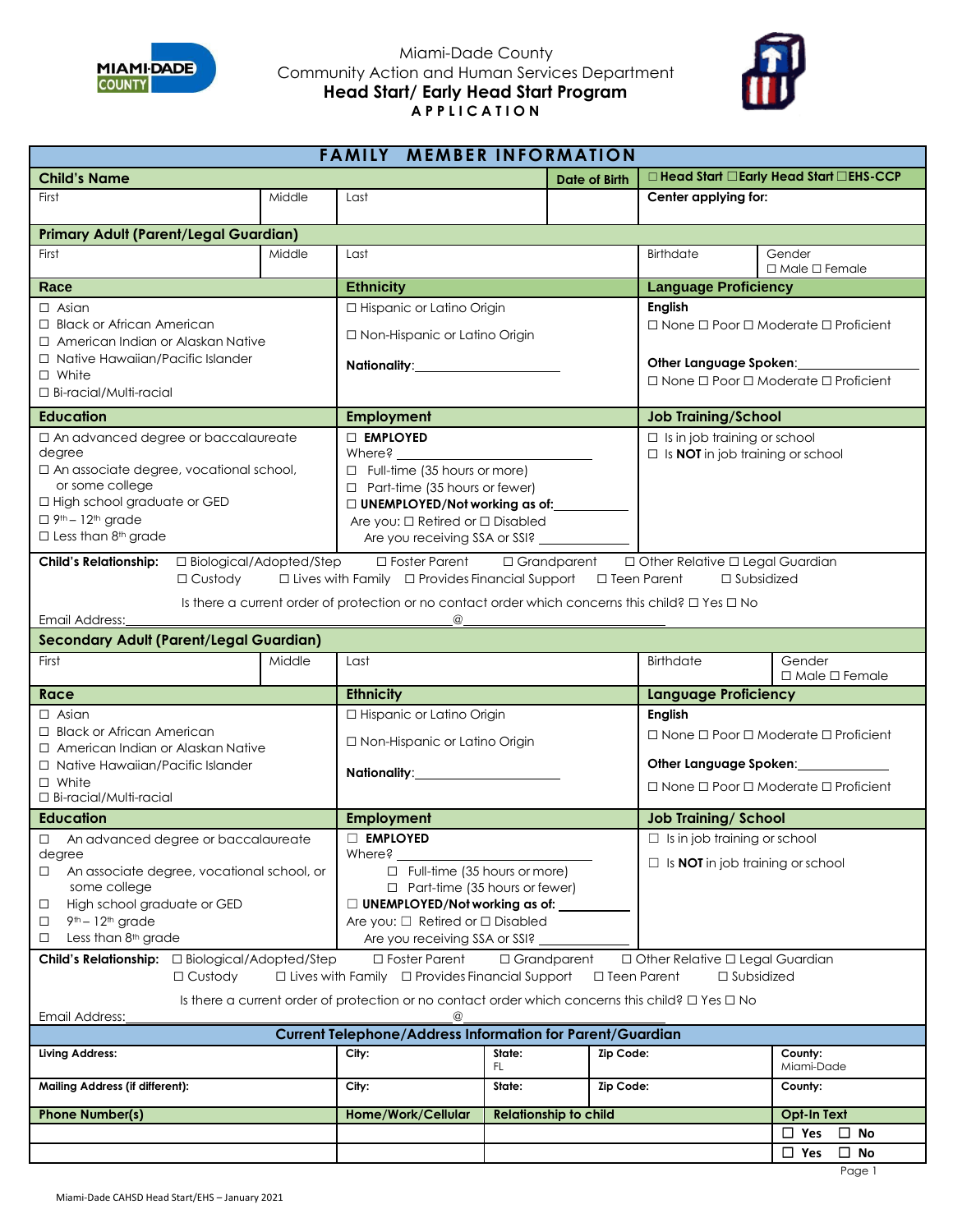



Page 2

| <b>FAMILY INFORMATION</b>                                                                                                                                                                                                                                                                                                                                                                                                                                                                                                                                                                                         |                                                                                                                                           |        |                                              |                                                                                                                                                                  |                                                                                                           |                                                                                                                                   |                                                                   |                |                                                                                  |  |                                         |    |  |
|-------------------------------------------------------------------------------------------------------------------------------------------------------------------------------------------------------------------------------------------------------------------------------------------------------------------------------------------------------------------------------------------------------------------------------------------------------------------------------------------------------------------------------------------------------------------------------------------------------------------|-------------------------------------------------------------------------------------------------------------------------------------------|--------|----------------------------------------------|------------------------------------------------------------------------------------------------------------------------------------------------------------------|-----------------------------------------------------------------------------------------------------------|-----------------------------------------------------------------------------------------------------------------------------------|-------------------------------------------------------------------|----------------|----------------------------------------------------------------------------------|--|-----------------------------------------|----|--|
| <b>Child's Name</b>                                                                                                                                                                                                                                                                                                                                                                                                                                                                                                                                                                                               |                                                                                                                                           |        |                                              |                                                                                                                                                                  |                                                                                                           | Date of Birth<br>$\Box$ Head Start $\Box$ Early Head Start $\Box$ EHS-CCP                                                         |                                                                   |                |                                                                                  |  |                                         |    |  |
| First                                                                                                                                                                                                                                                                                                                                                                                                                                                                                                                                                                                                             |                                                                                                                                           | Middle | Last                                         |                                                                                                                                                                  |                                                                                                           |                                                                                                                                   |                                                                   |                | Center applying for:                                                             |  |                                         |    |  |
|                                                                                                                                                                                                                                                                                                                                                                                                                                                                                                                                                                                                                   |                                                                                                                                           |        |                                              |                                                                                                                                                                  |                                                                                                           |                                                                                                                                   |                                                                   |                |                                                                                  |  |                                         |    |  |
| Number in Household                                                                                                                                                                                                                                                                                                                                                                                                                                                                                                                                                                                               |                                                                                                                                           |        | Number in Family<br>(Supported by the income |                                                                                                                                                                  |                                                                                                           | <b>Total Number of Children</b>                                                                                                   | Age(s) $0-3$                                                      |                | Age(s) $4-5$                                                                     |  | Age(s) 6 & above                        |    |  |
|                                                                                                                                                                                                                                                                                                                                                                                                                                                                                                                                                                                                                   |                                                                                                                                           |        | of parent or guardian)                       |                                                                                                                                                                  |                                                                                                           |                                                                                                                                   |                                                                   |                |                                                                                  |  |                                         |    |  |
|                                                                                                                                                                                                                                                                                                                                                                                                                                                                                                                                                                                                                   | Primary Language of Family at Home:<br><b>Parental Status:</b>                                                                            |        |                                              |                                                                                                                                                                  |                                                                                                           |                                                                                                                                   |                                                                   |                |                                                                                  |  |                                         |    |  |
| $\Box$ One parent $\Box$ Two parents                                                                                                                                                                                                                                                                                                                                                                                                                                                                                                                                                                              |                                                                                                                                           |        |                                              |                                                                                                                                                                  | □ European Slavic □ Creole<br>$\Box$ English<br>$\Box$ Spanish<br>$\Box$ African<br>$\Box$ Pacific Island |                                                                                                                                   |                                                                   |                |                                                                                  |  |                                         |    |  |
| *Legal Documentation is required to enroll child.                                                                                                                                                                                                                                                                                                                                                                                                                                                                                                                                                                 |                                                                                                                                           |        |                                              | □ Middle Eastern & South Asian □ Native North American / Alaskan<br>$\Box$ East Asian<br>□ North/Central American, South American □ Other, must specify: _______ |                                                                                                           |                                                                                                                                   |                                                                   |                |                                                                                  |  |                                         |    |  |
|                                                                                                                                                                                                                                                                                                                                                                                                                                                                                                                                                                                                                   |                                                                                                                                           |        |                                              |                                                                                                                                                                  |                                                                                                           | <b>Eligibility Verification</b>                                                                                                   |                                                                   |                |                                                                                  |  |                                         |    |  |
| <b>Homeless:</b> $\Box$ Yes $\Box$ No<br><b>TANF:</b> $\Box$ Yes $\Box$ No $\Box$ Formerly <b>SSI:</b> $\Box$ Yes $\Box$ No                                                                                                                                                                                                                                                                                                                                                                                                                                                                                       |                                                                                                                                           |        |                                              |                                                                                                                                                                  |                                                                                                           | Active Military: $\Box$ Yes $\Box$ No Military Veterans: $\Box$ Yes $\Box$ No<br>Receiving SNAP/Food Stamps: $\Box$ Yes $\Box$ No |                                                                   |                | Referred by Child Welfare Agency: OYes ONo<br>WIC: $\Box$ Yes $\Box$ No WIC ID#: |  |                                         |    |  |
|                                                                                                                                                                                                                                                                                                                                                                                                                                                                                                                                                                                                                   |                                                                                                                                           |        |                                              |                                                                                                                                                                  |                                                                                                           |                                                                                                                                   | <b>Head Start/Early Head Start STAFF USE ONLY</b>                 |                |                                                                                  |  |                                         |    |  |
|                                                                                                                                                                                                                                                                                                                                                                                                                                                                                                                                                                                                                   | <b>Eligibility Verified by:</b>                                                                                                           |        |                                              |                                                                                                                                                                  |                                                                                                           |                                                                                                                                   |                                                                   |                | <b>Eligibility Verification Date:</b>                                            |  |                                         |    |  |
| <b>Parent/Legal Guardian</b>                                                                                                                                                                                                                                                                                                                                                                                                                                                                                                                                                                                      | Name of                                                                                                                                   |        | Amount                                       |                                                                                                                                                                  |                                                                                                           | Frequency                                                                                                                         |                                                                   |                | <b>Description</b>                                                               |  | Verification of<br><b>Income Source</b> |    |  |
|                                                                                                                                                                                                                                                                                                                                                                                                                                                                                                                                                                                                                   |                                                                                                                                           |        |                                              |                                                                                                                                                                  |                                                                                                           |                                                                                                                                   | $\Box$ Weekly $\Box$ Every 2 weeks $\Box$ Monthly $\Box$ Annually |                |                                                                                  |  |                                         |    |  |
|                                                                                                                                                                                                                                                                                                                                                                                                                                                                                                                                                                                                                   |                                                                                                                                           |        |                                              |                                                                                                                                                                  |                                                                                                           |                                                                                                                                   | $\Box$ Weekly $\Box$ Every 2 weeks $\Box$ Monthly $\Box$ Annually |                |                                                                                  |  |                                         |    |  |
|                                                                                                                                                                                                                                                                                                                                                                                                                                                                                                                                                                                                                   |                                                                                                                                           |        |                                              |                                                                                                                                                                  |                                                                                                           |                                                                                                                                   | $\Box$ Weekly $\Box$ Every 2 weeks $\Box$ Monthly $\Box$ Annually |                |                                                                                  |  |                                         |    |  |
| <b>Eligibility Notes:</b><br><b>Total Income:</b><br>Earned Income: 1040, W2, Paystubs, Employer letter, Social<br>Security Pension/Retirement or Disabled, Unemployment<br>Compensation, etc.<br><b>Unearned income: Public Assistance (i.e. TANF or SSI), Foster</b><br>Care Court Order/Reimbursement, Certification of Zero<br>income, Court Ordered Child Support/ Alimony, etc.                                                                                                                                                                                                                             |                                                                                                                                           |        |                                              |                                                                                                                                                                  |                                                                                                           |                                                                                                                                   |                                                                   |                |                                                                                  |  |                                         |    |  |
| <b>EMERGENCY CONTACTS:</b>                                                                                                                                                                                                                                                                                                                                                                                                                                                                                                                                                                                        |                                                                                                                                           |        |                                              |                                                                                                                                                                  |                                                                                                           |                                                                                                                                   |                                                                   |                |                                                                                  |  |                                         |    |  |
|                                                                                                                                                                                                                                                                                                                                                                                                                                                                                                                                                                                                                   | <b>Name</b>                                                                                                                               |        | Relationship                                 |                                                                                                                                                                  |                                                                                                           | <b>Release to</b>                                                                                                                 |                                                                   | <b>Address</b> |                                                                                  |  | Phone #                                 |    |  |
|                                                                                                                                                                                                                                                                                                                                                                                                                                                                                                                                                                                                                   |                                                                                                                                           |        |                                              |                                                                                                                                                                  |                                                                                                           | $\Box$ Yes $\Box$ No                                                                                                              |                                                                   |                |                                                                                  |  |                                         |    |  |
|                                                                                                                                                                                                                                                                                                                                                                                                                                                                                                                                                                                                                   |                                                                                                                                           |        |                                              |                                                                                                                                                                  | $\Box$ Yes $\Box$ No<br>$\Box$ Yes $\Box$ No                                                              |                                                                                                                                   |                                                                   |                |                                                                                  |  |                                         |    |  |
| <b>FAMILY CIRCUMSTANCES: (please complete carefully)</b>                                                                                                                                                                                                                                                                                                                                                                                                                                                                                                                                                          |                                                                                                                                           |        |                                              |                                                                                                                                                                  |                                                                                                           |                                                                                                                                   |                                                                   |                |                                                                                  |  |                                         |    |  |
| Place check $\boxtimes$ in appropriate box                                                                                                                                                                                                                                                                                                                                                                                                                                                                                                                                                                        |                                                                                                                                           |        |                                              | Yes                                                                                                                                                              | No                                                                                                        |                                                                                                                                   |                                                                   |                |                                                                                  |  | Yes                                     | No |  |
|                                                                                                                                                                                                                                                                                                                                                                                                                                                                                                                                                                                                                   | Place check $\blacksquare$ in appropriate box<br>Documented Pregnant Woman<br>Documented -Referred for services by a child welfare agency |        |                                              |                                                                                                                                                                  |                                                                                                           |                                                                                                                                   |                                                                   |                |                                                                                  |  |                                         |    |  |
|                                                                                                                                                                                                                                                                                                                                                                                                                                                                                                                                                                                                                   | Documented Substance abuse<br>Documented Public Housing Resident (MPHA)                                                                   |        |                                              |                                                                                                                                                                  |                                                                                                           |                                                                                                                                   |                                                                   |                |                                                                                  |  |                                         |    |  |
|                                                                                                                                                                                                                                                                                                                                                                                                                                                                                                                                                                                                                   | Length of time homeless:                                                                                                                  |        |                                              | Displaced families due to disasters                                                                                                                              |                                                                                                           |                                                                                                                                   |                                                                   |                |                                                                                  |  |                                         |    |  |
| Homelessness                                                                                                                                                                                                                                                                                                                                                                                                                                                                                                                                                                                                      | Agency Name:                                                                                                                              |        |                                              |                                                                                                                                                                  |                                                                                                           |                                                                                                                                   |                                                                   |                |                                                                                  |  |                                         |    |  |
| Documented Domestic Violence                                                                                                                                                                                                                                                                                                                                                                                                                                                                                                                                                                                      |                                                                                                                                           |        |                                              |                                                                                                                                                                  |                                                                                                           | Documented Parental Disability                                                                                                    |                                                                   |                |                                                                                  |  |                                         |    |  |
| Documented ELC-Child Care Subsidy (EHS-CCP only)<br>Returning Sibling(s) in Head Start/Early Head Start                                                                                                                                                                                                                                                                                                                                                                                                                                                                                                           |                                                                                                                                           |        |                                              |                                                                                                                                                                  |                                                                                                           |                                                                                                                                   |                                                                   |                |                                                                                  |  |                                         |    |  |
|                                                                                                                                                                                                                                                                                                                                                                                                                                                                                                                                                                                                                   |                                                                                                                                           |        |                                              |                                                                                                                                                                  |                                                                                                           |                                                                                                                                   |                                                                   |                |                                                                                  |  |                                         |    |  |
| □ Early Learning Coalition □ MCI □ Community Outreach □ Early Steps/FDLRS □ Court-Ordered Referral □ Self-Referral<br><b>Application</b><br>□ Department of Children & Families □ Early Head Start □ Family/Friend □ Former Parent □ Hospital/Health Clinic □ Hotline<br><b>Referral</b><br>□ Healthy Start □ Public Housing □ Public or Private Non-Profit Organization □ Public Schools □ Youth Fair □ WIC<br>Source:<br>□ Resource & Referral Agency □ CareerSource □ Unemployment Agency □ HS/EHS Flyer □ Flyer on Bus/Train/Billboard<br>□ Social Media (FB, Twitter, Instagram, TikTok, etc) □ CVAC Program |                                                                                                                                           |        |                                              |                                                                                                                                                                  |                                                                                                           |                                                                                                                                   |                                                                   |                |                                                                                  |  |                                         |    |  |
|                                                                                                                                                                                                                                                                                                                                                                                                                                                                                                                                                                                                                   | □ Other (Please, specify):                                                                                                                |        |                                              |                                                                                                                                                                  |                                                                                                           |                                                                                                                                   |                                                                   |                |                                                                                  |  |                                         |    |  |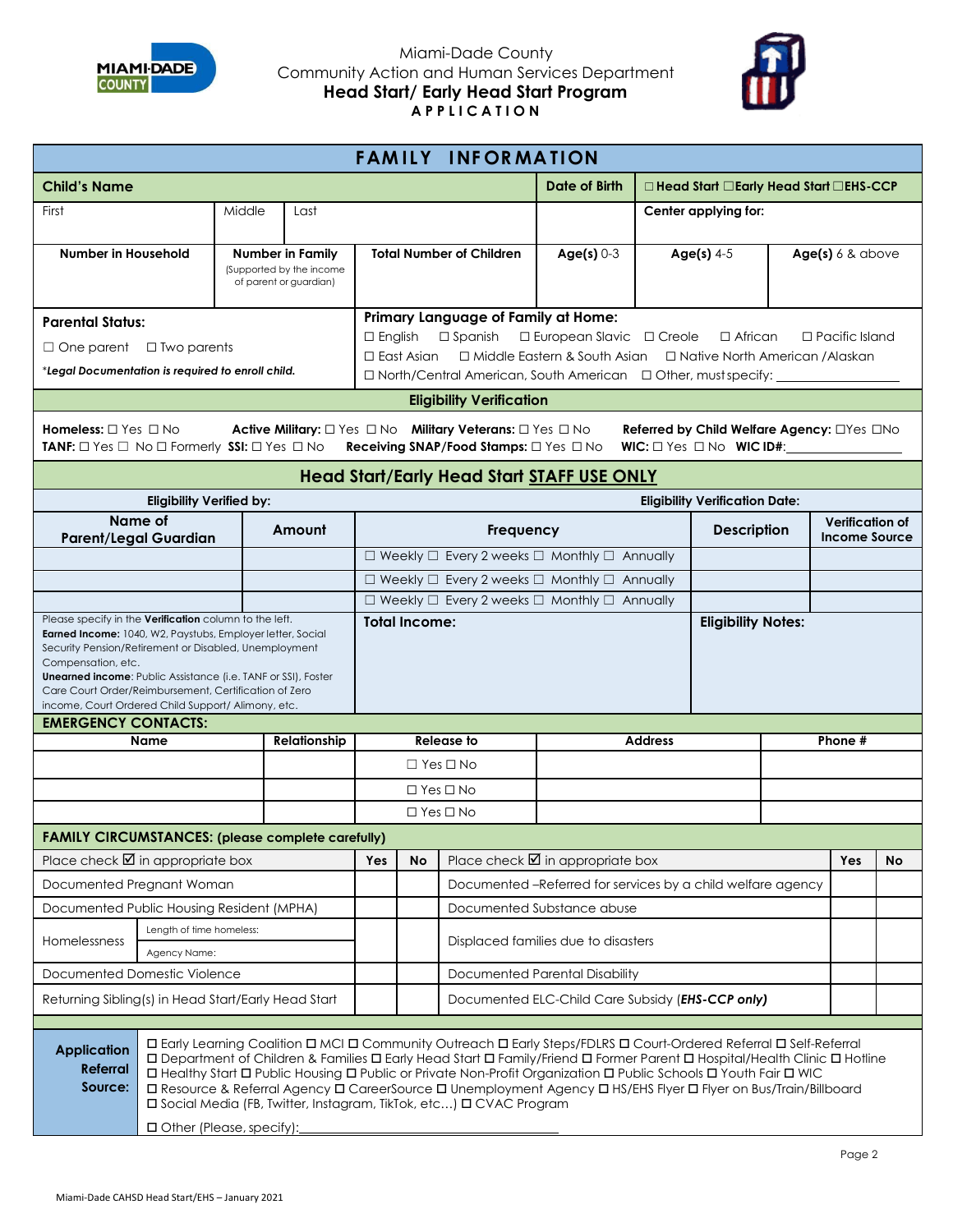



| <b>CHILD INFORMATION</b>                                                                                                                                                                                                                                                                                                                                                                                                                                                                                                 |                                                                                                                                                                                                                                                                                                                                                                                                                                                                                                              |                                                                                                                                                                                                                                                                                                                                                                                                                                                                                                                                                                                                                                   |                 |                                          |                                                                                                                                                                    |                              |  |  |
|--------------------------------------------------------------------------------------------------------------------------------------------------------------------------------------------------------------------------------------------------------------------------------------------------------------------------------------------------------------------------------------------------------------------------------------------------------------------------------------------------------------------------|--------------------------------------------------------------------------------------------------------------------------------------------------------------------------------------------------------------------------------------------------------------------------------------------------------------------------------------------------------------------------------------------------------------------------------------------------------------------------------------------------------------|-----------------------------------------------------------------------------------------------------------------------------------------------------------------------------------------------------------------------------------------------------------------------------------------------------------------------------------------------------------------------------------------------------------------------------------------------------------------------------------------------------------------------------------------------------------------------------------------------------------------------------------|-----------------|------------------------------------------|--------------------------------------------------------------------------------------------------------------------------------------------------------------------|------------------------------|--|--|
| <b>First</b>                                                                                                                                                                                                                                                                                                                                                                                                                                                                                                             | <b>Middle</b>                                                                                                                                                                                                                                                                                                                                                                                                                                                                                                | <b>Last Name</b>                                                                                                                                                                                                                                                                                                                                                                                                                                                                                                                                                                                                                  | <b>Nickname</b> | <b>Suffix</b>                            | $\Box$ Head Start $\Box$ Early Head Start $\Box$ EHS-CCP                                                                                                           |                              |  |  |
|                                                                                                                                                                                                                                                                                                                                                                                                                                                                                                                          |                                                                                                                                                                                                                                                                                                                                                                                                                                                                                                              |                                                                                                                                                                                                                                                                                                                                                                                                                                                                                                                                                                                                                                   |                 |                                          | Center applying for:                                                                                                                                               |                              |  |  |
| <b>Birthdate:</b>                                                                                                                                                                                                                                                                                                                                                                                                                                                                                                        | Gender:<br>$DM$ of                                                                                                                                                                                                                                                                                                                                                                                                                                                                                           | Was this child born premature?<br>$\Box$ Yes<br>$\Box$ No<br># of Weeks Premature                                                                                                                                                                                                                                                                                                                                                                                                                                                                                                                                                 |                 |                                          | Source of age verification:<br>$\Box$ Birth Certificate $\Box$ Passport $\Box$ Doctor Statement (Pregnant Woman)<br>□ Notarized Affidavit of Age □ Other(Specify): |                              |  |  |
| Race:<br>$\Box$ Asian<br>$\Box$ Black or African American<br>$\Box$ American Indian or Alaskan Native<br>$\Box$ Native Hawaiian/Pacific Islander<br>$\Box$ White<br>□ Bi-racial/Multi-racial<br><b>Ethnicity:</b><br>□ Hispanic or Latino Origin<br>□ Non-Hispanic or Latino Origin<br>Nationality:______________<br><b>English Proficiency:</b><br>$\Box$ None $\Box$ Poor $\Box$ Moderate<br>$\Box$ Proficient<br>Other Language Spoken:<br>$\Box$ None $\Box$ Poor $\Box$ Moderate<br>$\Box$ Proficient               | <b>Primary Health Coverage:</b><br>□ Children Health Insurance Program (CHIP)<br>□ Combined Medicaid/CHIP<br>$\Box$ Medicaid<br>$\Box$ No Insurance<br>$\Box$ Other<br>$\Box$ Private Health Insurance<br>□ State-only funded Insurance<br><b>Other Health Coverage:</b><br>□ Children Health Insurance Program (CHIP)<br>□ Combined Medicaid/CHIP<br>□ Medicaid<br>$\Box$ No Insurance<br>$\Box$ Other<br>$\Box$ Private Health Insurance<br>□ State-only funded Insurance<br><b>Health Insurance Name:</b> | <b>Medicaid Eligibility Status:</b><br>$\Box$ Not Eligible<br>□ On Medicaid<br>□ Potentially Eligible<br><b>Medicaid Number:</b><br><b>Health Coverage:</b><br>Health Insurance #:___________<br>Doctor/Medical Home (Pediatrician's Name):<br><b>Dental Coverage:</b><br>Dental Insurance Name: _____________<br>Dentist/Dental Home (Dentist's Name):                                                                                                                                                                                                                                                                           |                 |                                          |                                                                                                                                                                    |                              |  |  |
| <b>Health Services</b>                                                                                                                                                                                                                                                                                                                                                                                                                                                                                                   |                                                                                                                                                                                                                                                                                                                                                                                                                                                                                                              |                                                                                                                                                                                                                                                                                                                                                                                                                                                                                                                                                                                                                                   |                 |                                          |                                                                                                                                                                    |                              |  |  |
| Assistive Devices Used: □ N/A □ PE Tubes □ Glasses □ Contact Lenses □ Crutches □ Walker □ Cane □ Wheelchair □ Braces □ Hearing Aides<br>Continuous Dental Care: □ Yes □ No<br><b>Continuous Medical Care:</b> □ Yes □ No<br>Does your child receive medical treatment for: $\Box$ N/A $\Box$ Anemia $\Box$ Asthma $\Box$ Diabetes $\Box$ High Lead Level $\Box$ Other, please describe below:<br>List all known allergies, dietary needs or other medical/dental areas of concerns: $\Box$ None known Describe concerns: |                                                                                                                                                                                                                                                                                                                                                                                                                                                                                                              |                                                                                                                                                                                                                                                                                                                                                                                                                                                                                                                                                                                                                                   |                 |                                          |                                                                                                                                                                    |                              |  |  |
|                                                                                                                                                                                                                                                                                                                                                                                                                                                                                                                          |                                                                                                                                                                                                                                                                                                                                                                                                                                                                                                              |                                                                                                                                                                                                                                                                                                                                                                                                                                                                                                                                                                                                                                   |                 |                                          |                                                                                                                                                                    |                              |  |  |
| <b>Special Needs/Disability</b>                                                                                                                                                                                                                                                                                                                                                                                                                                                                                          |                                                                                                                                                                                                                                                                                                                                                                                                                                                                                                              |                                                                                                                                                                                                                                                                                                                                                                                                                                                                                                                                                                                                                                   |                 |                                          |                                                                                                                                                                    |                              |  |  |
| Miami-Dade County Public School Diagnosed Disability Evaluation-Individualized Education Plan (IEP):<br>$\Box$ No $\Box$ Yes<br>If YES Date:<br>$\prime$<br>$\prime$                                                                                                                                                                                                                                                                                                                                                     |                                                                                                                                                                                                                                                                                                                                                                                                                                                                                                              |                                                                                                                                                                                                                                                                                                                                                                                                                                                                                                                                                                                                                                   |                 |                                          |                                                                                                                                                                    |                              |  |  |
| Early Steps Program-Individualized Family Support Plan (IFSP)                                                                                                                                                                                                                                                                                                                                                                                                                                                            |                                                                                                                                                                                                                                                                                                                                                                                                                                                                                                              |                                                                                                                                                                                                                                                                                                                                                                                                                                                                                                                                                                                                                                   | $\Box$ No       | $\Box$ Yes                               | If YES, Date:                                                                                                                                                      |                              |  |  |
| Professional Diagnosis (speech therapy, occupational, etc.)                                                                                                                                                                                                                                                                                                                                                                                                                                                              |                                                                                                                                                                                                                                                                                                                                                                                                                                                                                                              | $\Box$ No                                                                                                                                                                                                                                                                                                                                                                                                                                                                                                                                                                                                                         | $\Box$ Yes      | If YES, Date:<br>If YES, please explain: |                                                                                                                                                                    |                              |  |  |
|                                                                                                                                                                                                                                                                                                                                                                                                                                                                                                                          |                                                                                                                                                                                                                                                                                                                                                                                                                                                                                                              | Do you have any concerns regarding your child's behavior or development?                                                                                                                                                                                                                                                                                                                                                                                                                                                                                                                                                          | $\Box$ No       | $\Box$ Yes                               |                                                                                                                                                                    |                              |  |  |
| Other Family Members (Supported by the income of the parent or legal guardian)                                                                                                                                                                                                                                                                                                                                                                                                                                           |                                                                                                                                                                                                                                                                                                                                                                                                                                                                                                              |                                                                                                                                                                                                                                                                                                                                                                                                                                                                                                                                                                                                                                   |                 |                                          |                                                                                                                                                                    |                              |  |  |
| Adult/Child                                                                                                                                                                                                                                                                                                                                                                                                                                                                                                              | Last                                                                                                                                                                                                                                                                                                                                                                                                                                                                                                         | <b>First</b>                                                                                                                                                                                                                                                                                                                                                                                                                                                                                                                                                                                                                      |                 | <b>Birthdate</b>                         | Gender                                                                                                                                                             | <b>Relationship to child</b> |  |  |
| $\Box$ Adult $\Box$ Child                                                                                                                                                                                                                                                                                                                                                                                                                                                                                                |                                                                                                                                                                                                                                                                                                                                                                                                                                                                                                              |                                                                                                                                                                                                                                                                                                                                                                                                                                                                                                                                                                                                                                   |                 |                                          | $\Box$ Male $\Box$ Female                                                                                                                                          |                              |  |  |
| $\Box$ Adult $\Box$ Child                                                                                                                                                                                                                                                                                                                                                                                                                                                                                                |                                                                                                                                                                                                                                                                                                                                                                                                                                                                                                              |                                                                                                                                                                                                                                                                                                                                                                                                                                                                                                                                                                                                                                   |                 |                                          | $\Box$ Male $\Box$ Female                                                                                                                                          |                              |  |  |
| $\Box$ Adult $\Box$ Child                                                                                                                                                                                                                                                                                                                                                                                                                                                                                                |                                                                                                                                                                                                                                                                                                                                                                                                                                                                                                              |                                                                                                                                                                                                                                                                                                                                                                                                                                                                                                                                                                                                                                   |                 |                                          | $\Box$ Male $\Box$ Female                                                                                                                                          |                              |  |  |
| $\Box$ Adult $\Box$ Child                                                                                                                                                                                                                                                                                                                                                                                                                                                                                                |                                                                                                                                                                                                                                                                                                                                                                                                                                                                                                              |                                                                                                                                                                                                                                                                                                                                                                                                                                                                                                                                                                                                                                   |                 |                                          | $\Box$ Male $\Box$ Female                                                                                                                                          |                              |  |  |
| $\Box$ Adult $\Box$ Child                                                                                                                                                                                                                                                                                                                                                                                                                                                                                                |                                                                                                                                                                                                                                                                                                                                                                                                                                                                                                              |                                                                                                                                                                                                                                                                                                                                                                                                                                                                                                                                                                                                                                   |                 |                                          | $\Box$ Male $\Box$ Female                                                                                                                                          |                              |  |  |
|                                                                                                                                                                                                                                                                                                                                                                                                                                                                                                                          | <b>Verification (Signature required) PLEASE READ BEFORE SIGNING</b>                                                                                                                                                                                                                                                                                                                                                                                                                                          |                                                                                                                                                                                                                                                                                                                                                                                                                                                                                                                                                                                                                                   |                 |                                          |                                                                                                                                                                    |                              |  |  |
| <b>Print Parent/Legal Guardian Name:</b>                                                                                                                                                                                                                                                                                                                                                                                                                                                                                 |                                                                                                                                                                                                                                                                                                                                                                                                                                                                                                              | I verify that the information provided in this application package, (including the proof of age and income provided for eligibility determination) is<br>accurate and truthful to the best of my knowledge. I understand that this is an application for services that are paid for with federal funds and that<br>intentionally providing misleading, inaccurate or untruthful information could result in the disenrollment of my child from the Head Start/ Early Head Start/<br>Early Head Start Child Care Partnership Program and could have serious legal consequences for me.<br><b>Parent/ Legal Guardian Signature:</b> |                 |                                          |                                                                                                                                                                    | Date                         |  |  |